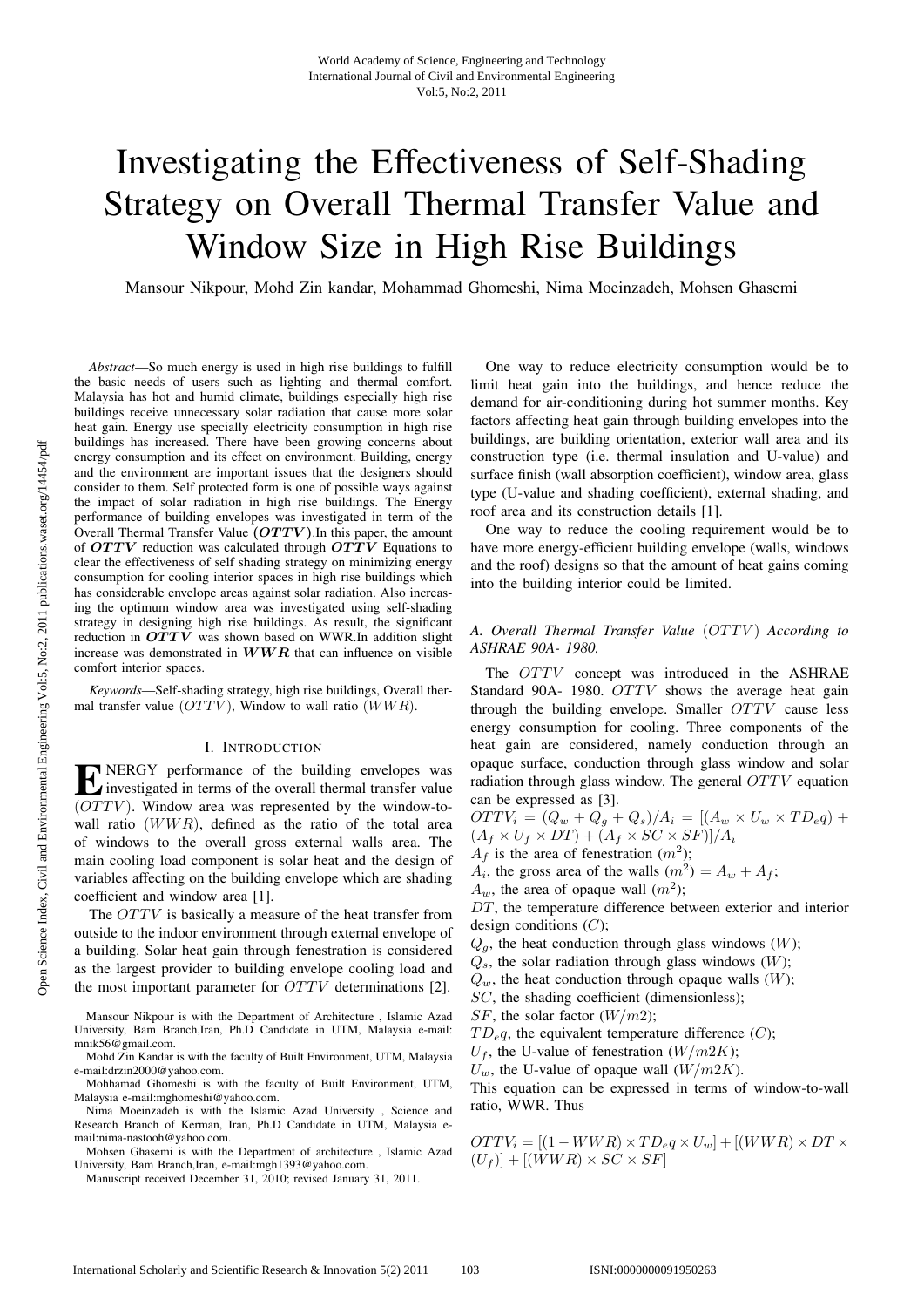Where,  $WWR$  is the ratio of window area to gross wall  $area = A_f/A_i$ . As walls at different orientations receive different amounts of solar radiation, the general procedure is to calculate the  $OTTV<sub>s</sub>$  of individual walls with the same orientation and construction first

$$
OTTV_{wall} = [A_1 \times OTTV_1 + A_2 \times OTTV_2 + ... + A_n \times OTTV_n]/A_t w
$$
  
Where,

 $OTTV_{wall}$  is the  $OTTV$  of the whole exterior wall  $(W/m^2)$  and

 $A_t w = S(A_i)$  = total gross exterior wall area  $(m^2)$  [3].

It has been shown that among the three components of heat gain in the OTTV equation, solar radiation through the fenestration is the most significant [2]. The building variables controlling solar heat gain are SC and window-to-wall ratio  $(WWR)$ , which are two parameters in the  $OTTV$ calculation. Large  $WWR$  means high  $Q<sub>g</sub>$  and low  $Q<sub>w</sub>$ , and vice-versa. More solar heat gain contributes to more cooling requirements and hence larger air-conditioning plants for buildings [4]. Higher solar heat gain, however, could also mean more daylight available for a day lighting scheme [5]. One way to reduce electricity consumption would be to limit heat gain into the buildings, and hence reduce the demand for air-conditioning during hot summer months. Key factors affecting heat gain through building envelopes into the buildings included building orientation, exterior wall area and its construction type (i.e. thermal insulation and U-value) and surface finish (wall absorption coefficient), window area, glass type (U-value and shading coefficient) , external shading, and roof area and its construction details [6].

# *B. Concept of* OTTV *According to Malaysian Standard 1525:2007*

The solar heat gain through the building envelope constitutes an important part in cooling load in an airconditioned building. Solar heat gain into a building is a very important consideration in the design of an energy efficient building. The overall thermal transfer value  $(OTTV)$  is an indicator for envelope energy efficiency. The purpose of OTTV is to obtain the design of building envelope to reduce external heat gain and hence reduce the cooling load of the air-conditioning system. The  $OTTV$  of the building envelope for a building, having a total air-conditioned area exceeding  $4000m^2$  and above should not exceed  $50W/m^2$ .

TheOTTV of building envelope is given by the formula below [7]:

 $OTTV = [A_1 \times OTTV_1 + A_2 \times OTTV_2 + \dots + A_n \times$  $OTTV_n | / [A_1 + A_2 + ... + A_n]$ 

Where,  $A_i$  is the gross exterior wall area for orientation i; and

 $0TTV_i$  is the  $OTTV$  value for orientation i from below equation.

For a fenestration at a given orientation, the formula is given as below:

TABLE I SOLAR CORRECTION FACTOR

| Orientation      | CF   |
|------------------|------|
| North            | 0.90 |
| <b>Notheast</b>  | 1.09 |
| East             | 1.23 |
| Southeast        | 1.13 |
| South            | 0.92 |
| Southwest        | 0.90 |
| West             | 0.94 |
| <b>Northwest</b> | 0.90 |

 $OTTV_i = 15 \times a \times (1 - WWR) \times U_w + 6 \times (WWR) \times$  $U_f + (194 \times CF \times WWR \times SC)$ 

Where,

WWR is the window-to-gross exterior wall area ratio for the orientation under consideration;

 $U_w$  is the thermal transmittance of opaque wall  $(W/m^2K)$ ;  $U_f$  is the thermal transmittance of fenestration system  $(W/m^2K)$ ;

 $CF$  is the solar correction factor [7];

Table 1 specifies CF for the various orientation of the fenestration. For the calculation of CF, It is recommended that the nearest predominant orientation be selected.Also a fenestration system may consist of a glazing material such as glass, a shading device and a combination of bothAccoring to MS1525:2007 table 1 is based on updated (2006) data to match with the current test reference year (TRY) weather data for Kuala Lumpur. Data collected indicates that the average vertical East surface solar radiation is significantly higher than the vertical West surface. This trend is seen to be caused by the normally clear sky in the morning and cloudy sky in the afternoon.

SC is the shading coefficient of the fenestration system [7].

*1) Shading Coefficient:* The shading coefficient of a shading system is the product of the shading coefficients of its sub-systems, for example

 $SC = SC_1 \times SC_2$ 

Where,SC is the effective shading coefficient of the fenestration system;

 $SC<sub>1</sub>$  is the shading coefficient of sub-system 1 (e.g. glass); and

 $SC_2$  is the shading coefficient of sub-system 2 (e.g. external shading devices)

The shading coefficient for glass is the value assessed at an incident angle of 45 to the normal.

The shading coefficient of external shading devices can be obtained from table 2.

R1 in Table 2 is the ratio that is defined as the ratio of width of horizontal projection per height of fenestration.

## *C. Effective Factors on Energy Use in High Rise Buildings*

The *OTTV* and day lighting are two parameters that control building energy use [1]. Chirarattanam (1996) assessed lighting and cooling-energy performance of a building envelope.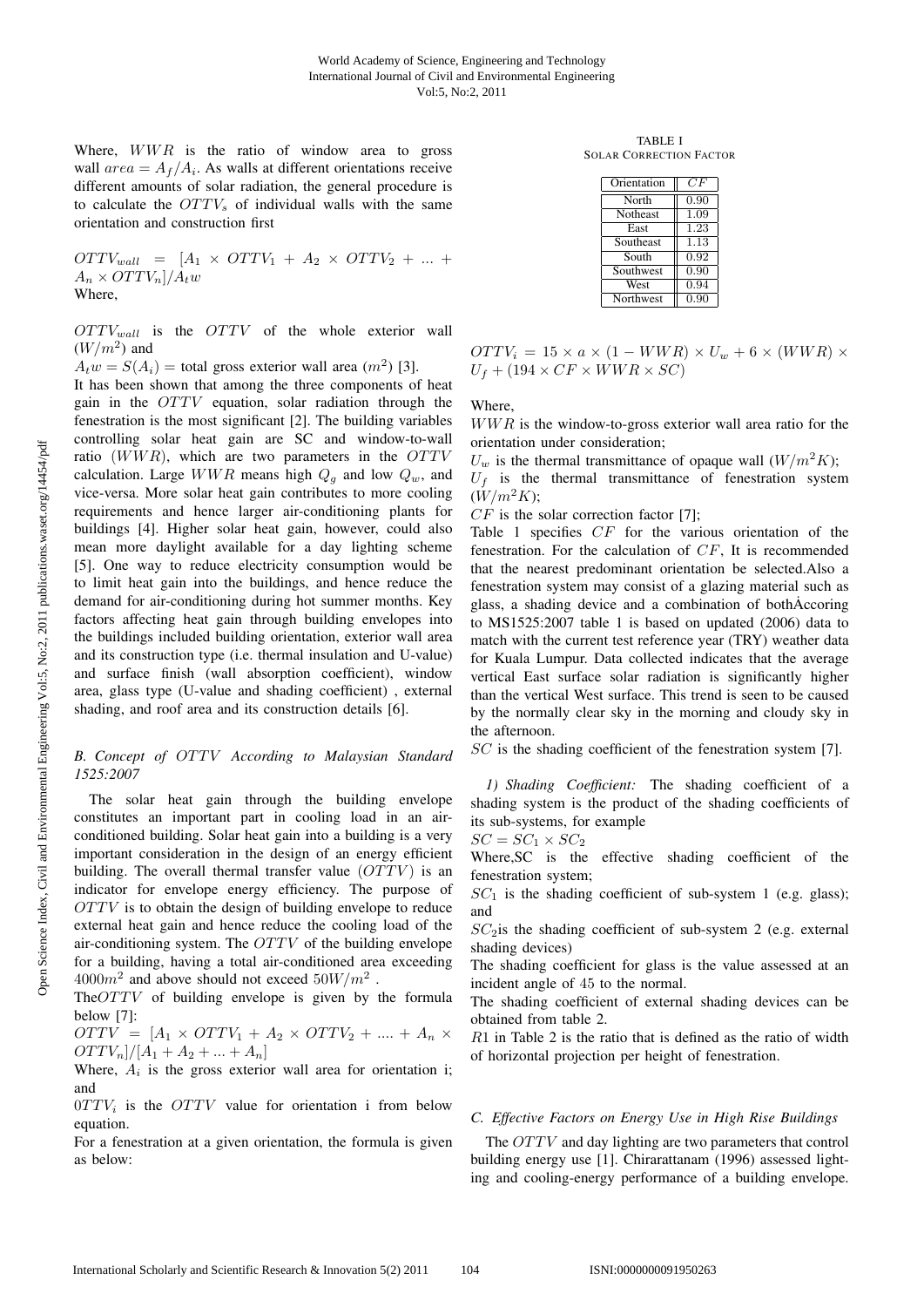#### World Academy of Science, Engineering and Technology International Journal of Civil and Environmental Engineering Vol:5, No:2, 2011

TABLE II SHADING COEFFICIENT OF HORIZONTAL PROJECTIONS

| Ratio(R1)     | Orientation         | Shading Coefficient(SC) |
|---------------|---------------------|-------------------------|
|               |                     |                         |
| $0.3 - 0.4$   | North/South         | 0.77                    |
| $0.3 - 0.4$   | East                | 0.77                    |
| $0.3 - 0.4$   | West                | 0.79                    |
| $0.3 - 0.4$   | Northeast/Southeast | 0.77                    |
| $0.3 - 0.4$   | Northwest/Southwest | 0.79                    |
| $0.5 - 0.7$   | North/South         | 0.71                    |
| $0.5 - 0.7$   | East                | 0.68                    |
| $0.5 - 0.7$   | West                | 0.71                    |
| $0.5 - 0.7$   | Northeast/Southeast | 0.69                    |
| $0.5 - 0.7$   | Northwest/Southwest | 0.72                    |
| $0.8 - 1.20$  | North/South         | 0.67                    |
| $0.8 - 1.20$  | East                | 0.60                    |
| $0.8 - 1.20$  | West                | 0.65                    |
| $0.8 - 1.20$  | Northeast/Southeast | 0.63                    |
| $0.8 - 1.20$  | Northwest/Southwest | 0.66                    |
| $1.30 - 2.00$ | North/South         | 0.65                    |
| $1.30 - 2.00$ | East                | 0.55                    |
| $1.30 - 2.00$ | West                | 0.61                    |
| $1.30 - 2.00$ | Northeast/Southeast | 0.60                    |
| $1.30 - 2.00$ | Northwest/Southwest | 0.63                    |

By choosing appropriate envelope parameters such as the WWR, optimum performance can be achieved [8]. Building and volume have important factors on energy efficiency. Building with larger floor space is smaller energy efficiency. Larger volume buildings tend to be more efficiency. Taller and narrower buildings are more energy efficient [9]. According to Capeluto (2002) self shading geometry forms provide the best solution for improvement energy performance in buildings [10]. According to Lam (2005) the amount of heat coming through the building envelope is proportional the total gross exterior wall area [1]. Ling (2007) revealed that vertical wall in high rise buildings received 86.6 percent of the annual solar insolation [11]. Self-protected form is one of possible ways against the impact of solar radiation in high rise buildings [10]. Self-shading building envelopes are suggested for solar prevention cite11. It's clear that self-shading strategies reduce solar insolation on vertical surfaces. Ling (2005) identified optimum self-shading projection ratio for high rise building in Malaysia (figure1) [11]. Lam (2005) indicated that important factors can effect on OTTV are WWR and shading coefficient and U-Values for the opaque walls and windows [1]. WWR and shading coefficient are the most important variables on solar radiation for most of the building envelope heat gain [6].

## II. METHODOLOGY

This paper identified the amount of OTTV reduction in self-shaded high rise buildings in comparison with other high rise buildings with no shading strategies through OTTV calculation to clear the effectiveness of self shading strategy on minimizing energy consumption for cooling interior spaces in high rise buildings which has considerable envelope areas against solar radiation. Also increasing the optimum window area was investigated using self-shading strategy in designing high rise buildings.According to Malaysian standard 1525:2007 In the second calculation process the amount of  $OTTV$  was considered fixed then the optimum ratio of  $WWR$ 



Fig. 1. Self-shaded high rise building

was recalculated due to previous  $WWR$  optimization that is identified by Zain-Ahmed et al (1998).

# III. FINDING AND DISCUSSION

#### *A. OTTV Reduction Determination*

To calculate the amount of OTTV reduction in each orientation OTTV equation was used.

$$
\begin{array}{l} OTTV=15\times a\times[(1-WWR)\times U_w]+[6\times(WWR)\times\\ U_f]+[194\times (CF)\times (WWR)\times (SC)]\end{array}
$$

According to Malaysian standard 1525:2007, the amounts of  $(CF)$  s solar correction factors for each orientation is given. Therefore CFs for different orientations are as follow:  $CF$  for North and south is 0.9.also  $CFs$  for East and West orientation are considered 1.23 and 0.94 respectively. SC (shading coefficient) for building that has no shading device equal to 1. Also according to ASHRAE 2005,

SHGC for 3mm clear glass is 0.87.

With taking in to account that

$$
SHGC = 0.87 \times (SC)
$$

therefore with consideration both Malaysian Standard 1525:2007 and ASHRAE 2005 , for those buildings that has no shading devices such as horizontal, vertical devices and egg-crates louvers, SC equal to 1.

Projecting floors in self shading buildings act as horizontal shading devices. According to Malaysian standard shading coefficients of horizontal projection depends on the ratio which is defined the width of horizontal projection per height of fenestration. For this case the ratio is 1.Therefore according to table 2, SC for North and South orientation equal to 0.67 and for East and West orientations were considered 0.60 and  $0.65$  respectively. For calculating the magnitude of  $OTTV$ reduction in self shading buildings, other parameters (like Absorptivity of opaque wall,  $U_w$  and  $U_f$ ) were considered fixed to clear the effectiveness of self shading buildings on OTTV reduction. However these parameters are crucial but in this research were considered the same. Therefore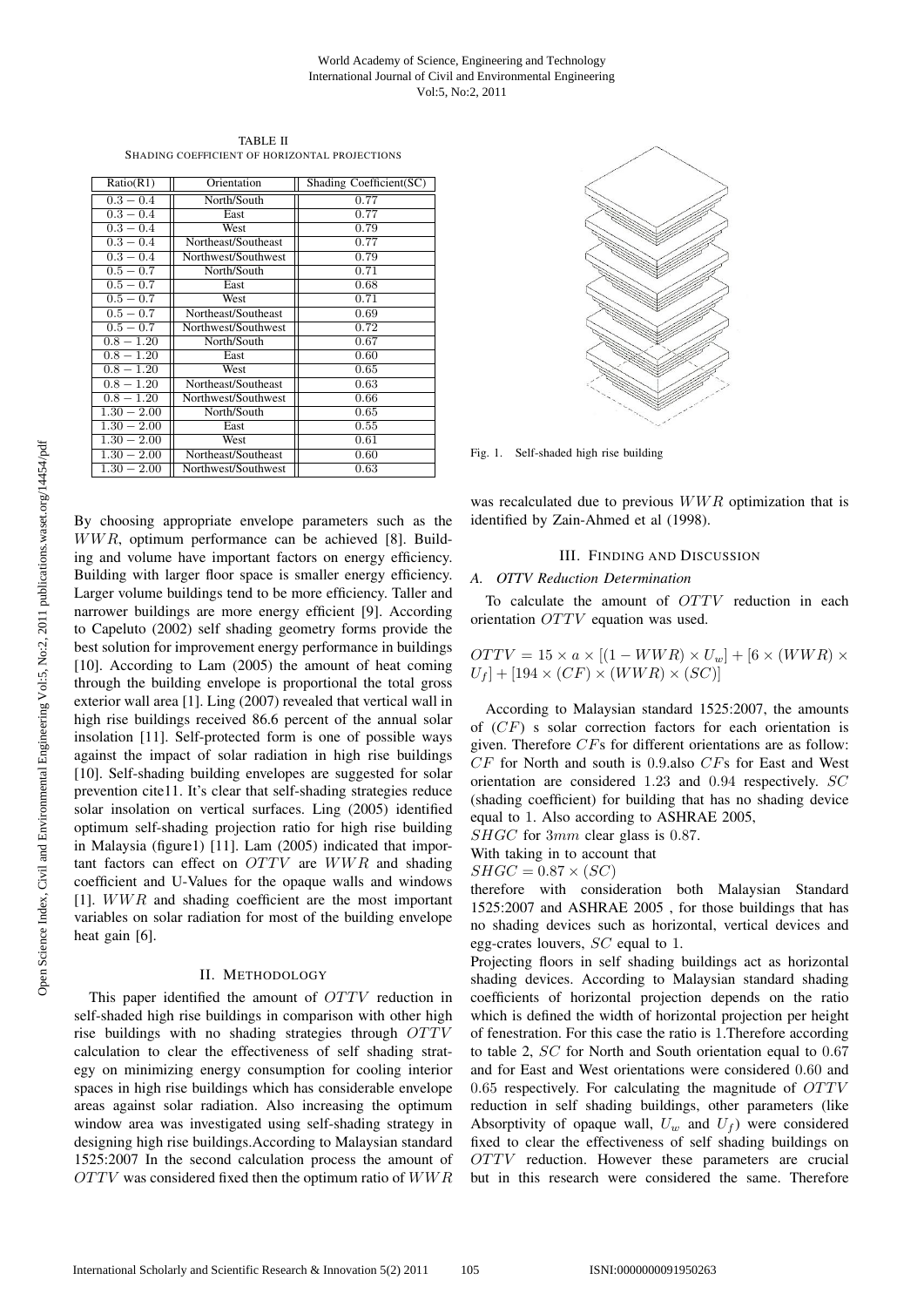these parameters can be omitted in the calculation process. The ratio WWR was kept parametrically in the calculation process because the amount of reduction in OTTV depends on the WWR. Therefore the amount of OTTV reduction is a function of WWR. Where OTTV is OTTV for entire building envelope that has no shading strategy

and  $OTTV_{ss}$  is  $OTTV$  for entire building envelope in self-shaded building.

The differences between  $OTTV$  and  $OTTV_{ss}$  identified the amount of OTTV reduction in entire To calculate the amount of OTTV reduction, OTTV was calculated for two conditions with different SC for each direction. For example for North orientation;

 $OTTV_n = 15 \times a \times (1 - WWR) \times U_w + 6 \times (WWR) \times$  $U_f + (194 \times 0.9 \times WWR \times 1)$ 

 $OTTV_{ssn} = 15 \times a \times (1 - WWR) \times U_w + 6 \times (WWR) \times$  $U_f + (194 \times 0.9 \times WWR \times 0.67)$ 

Where  $OTTV_n$  is  $OTTV$  for North orientation for building that has no shading strategy

and  $OTTV_{ssn}$  is  $OTTV$  for North orientation of self-shaded building.

The differences between  $OTTV_n$  and  $OTTV_{ssn}$  identified the amount of OTTV reduction in North orientation with using self-shaded strategy in designing . Therefore;

 $OTTV_n - OTTV_{ssn} = (194 \times 0.9 \times WWR \times 1) (194 \times 0.9 \times WWR \times 0.67)$ 

 $OTTV_n - OTTV_{ssn} = 57.61 \times WWR$ 

Also for other orientation the amounts of OTTV reduction are as follow:

For South orientation  $CF = 0.92$  therefore;

 $OTTV_s = 15 \times a \times (1 - WWR) \times U_w + 6 \times (WWR) \times$  $U_f + (194 \times 0.92 \times WWR \times 1)$ 

 $OTTV_{sss} = 15 \times a \times (1 - WWR) \times U_w + 6 \times (WWR) \times$  $U_f + (194 \times 0.92 \times WWR \times 0.67)$ 

Where  $OTTV<sub>s</sub>$  is  $OTTV$  for South orientation for building that has no shading strategy.

and  $OTTV_{sss}$  is  $OTTV$  for South orientation of self-shaded building.

The differences between  $OTTV_s$  and  $OTTV_{sss}$  identified the amount of OTTV reduction in South orientation with using self-shaded strategy in designing . Therefore

 $OTTV_s - OTTV_{sss} = (194 \times 0.92 \times WWR \times 1) (194 \times 0.92 \times WWR \times 0.67)$ 

 $OTTV_s - OTTV_{sss} = 58.89 \times WWR$ 

For East orientation  $CF = 1.23$  therefore;

 $OTTV_e = 15 \times a \times (1 - WWR) \times U_w + 6(WWR) \times U_f +$  $(194 \times 1.23 \times WWR \times 1)$ 

 $OTTV_{sse} = 15 \times a \times (1 - WWR) \times U_w + 6(WWR)U_f +$  $(194 \times 1.23 \times WWR \times 0.60)$ 

Where  $OTTV_e$  is  $OTTV$  for East orientation for building that has no shading strategy

and  $OTTV_{sse}$  is  $OTTV$  for East orientation of self-shaded building.

The differences between  $OTTV_e$  and  $OTTV_{sse}$  identified the amount of OTTV reduction in East orientation with using self-shaded strategy in designing . Therefore

 $OTTV_e - OTTV_{sse} = (194 \times 1.23 \times WWR \times 1) (194 \times 1.23 \times WWR \times 0.60)$ 

 $OTTV_e - OTTV_{sse} = 95.44 \times WWR$ 

For West orientation  $CF = 0.94$  therefore;

 $OTTV_w = 15 \times a \times (1 - WWR) \times U_w + 6 \times (WWR) \times$  $U_f + (194 \times 0.94 \times WWR \times 1)$ 

$$
OTTV_{ssw} = 15 \times a \times (1 - WWR) \times U_w + 6 \times (WWR) \times U_f + (194 \times 0.94 \times WWR \times 0.65)
$$

Where  $OTTV_w$  is  $OTTV$  for West orientation for building that has no shading strategy

and  $OTTV_{ssw}$  is  $OTTV$  for West orientation of self-shaded building.

The differences between  $OTTV_w$  and  $OTTV_{ssw}$  identified the amount of OTTV reduction in West orientation with using self-shaded strategy in designing . Therefore;

 $OTTV_w - OTTV_{ssw} = (194 \times 0.94 \times WWR \times 1) (194 \times 0.94 \times WWR \times 0.65)$ 

$$
OTTV_w - OTTV_{ssw} = 63.82 \times WWR
$$

For calculating the amount of OTTV reduction for whole building, OTTV for whole of building was calculated for two conditions. And then difference between two condition was investigated . for simplifying the result, the envelope areas for two condition and for each orientation were considered equal. Therefore  $A_n = A_s = A_e = A_w = A$ , Then

 $OTTV = [A_1 \times OTTV_1 + A_2 \times OTTV_2 + \dots + A_n \times$  $OTTV_n]/[A_1 + A_2 + \ldots + A_n]$ 

$$
OTTV = [(A \times OTTV_n) + (A \times OTTV_s) + (A \times OTTV_e) + (A \times OTTV_w)]/(A + A + A + A)
$$

 $OTTV_{ss} = [(A \times OTTV_{ssn}) + (A \times OTTV_{sss}) + (A \times OTTV_{sss}) + (A \times OTTV_{sss})]$  $(A \times OTTV_{sse}) + (A \times OTTV_{ssw})/(A+A+A+A)$ 

Where OTTV is OTTV for entire building that has no shading strategy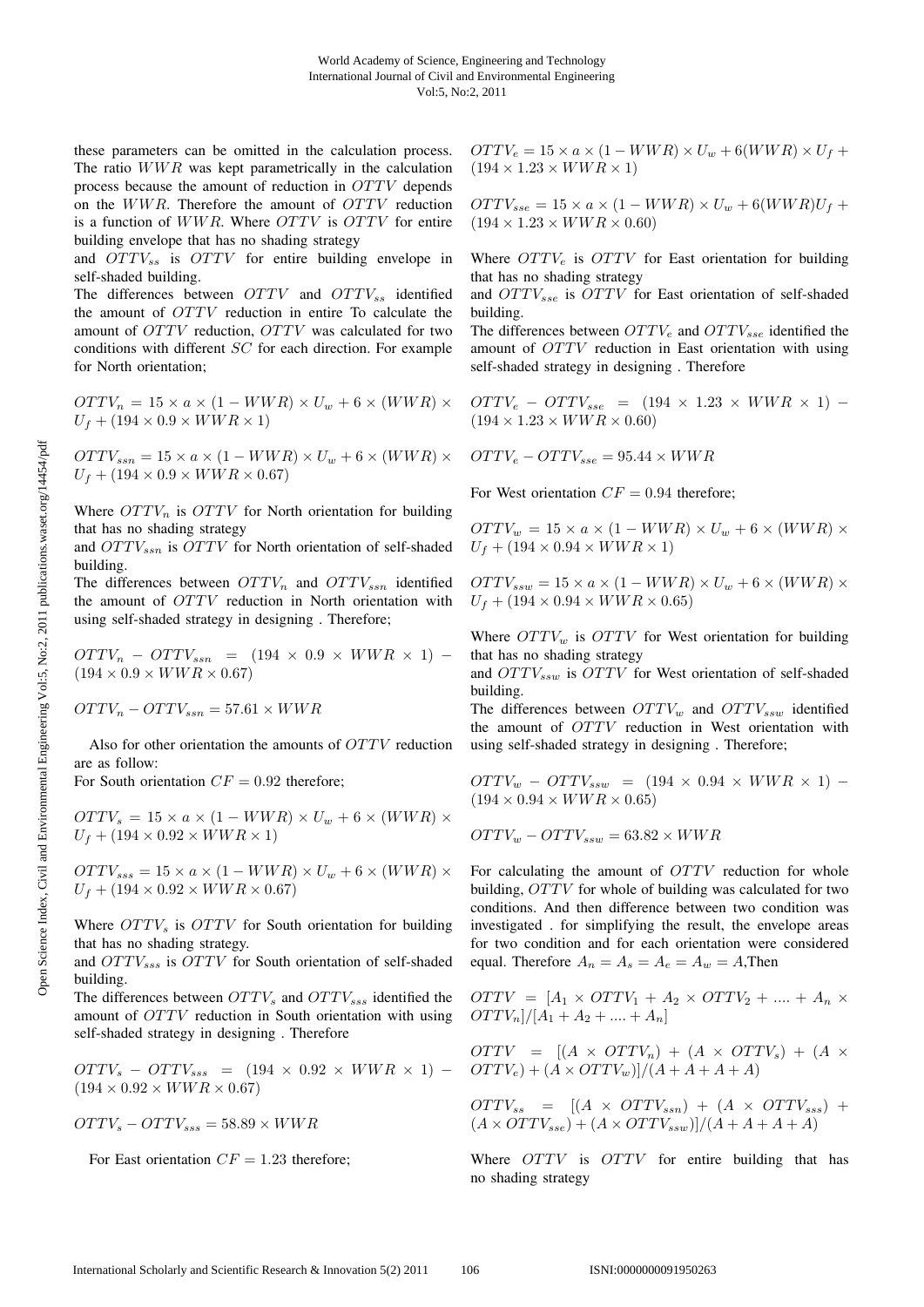TABLE III REDUCTION THE AMOUNT OF OTTVS IN DIFFERENT ORIENTATION AND WHOLE BUILDING WITH USING SELF-SHADING STRATEGY

| Orientation    | OTTV Reduction     |
|----------------|--------------------|
| North          | $57.61 \times WWR$ |
| South          | $58.89 \times WWR$ |
| East           | $95.44 \times WWR$ |
| West           | $63.82 \times WWR$ |
| Whole Building | $68.94 \times WWR$ |

and  $OTTV_{ss}$  is  $OTTV$  for entire of self-shaded building. The differences between  $OTTV$  and  $OTTV_{ss}$  identified the amount of OTTV reduction in building with using self-shaded strategy in designing . Therefore;

 $OTTV - OTTV_{ss} = [A[(OTTV_n - OTTV_{ssn}) +$  $(OTTV_s - OTTV_{sss}) + (OTTV_e - OTTV_{sse}) + (OTTV_w OTTV_{ssw})$ ]]/[4(A)]

 $OTTV - OTTV_{ss} = [A(57.61 \times WWR + 58.89 \times$  $WWR + 95.44 \times WWR + 63.82 \times WWR$ ]/[4(A)]

 $OTTV - OTTV_{ss} = 68.94 \times WWR$ 

The amounts of *OTTV* reduction in different orientation and whole of building are collected in the table 3 .

The effectiveness of self-shading strategy on OTTV determining shows reduction the amount of OTTV in different orientation, especially in east orientation with  $95.44 \times WWR$ . However the self-shading strategy on OTTV has the least effect with  $57.61 \times WWR$  reductions for the North orientation. Also it is obvious that the influence of the selfshading strategy depends on WWR. if the ratio of WWR are increased the amount of OTTV decrease significantly with using self-shading strategy in designing. The amount of  $OTTV$  reduction for different ratio of  $WWR$  varies between 0 W/m2 for no glazing envelope to  $68.94W/m^2$  for whole glazing envelope.

#### *B. Calculating Optimum* WWR

Zain-Ahmed et al (1998) demonstrated that the solar gains increased as the  $WWR$  increased. The heat gains from lighting decreased from 10 to 25 percent WWR but increased again from 30 percent  $WWR$ , although no supplementary lighting was used. This shows that the optimum window opening for day lighting is 25 percent WWR. Any further increase in glazing size will actually increase the thermal gains. Therefore according to Zain-Ahmed et al (1998) the optimum window size is 25 percent  $WWR$  in Malaysia [12]. In this calculation process at first the amount of  $OTTV$  was calculated for  $WWR = 0.25$  for building without shading device then the optimum  $WWR$  with using self shading device was found through equalization OTTV with new condition under shade of self-shading form. OTTV for each orientation should be calculated For determination the Amount Of OTTV for a whole building with no shading device and  $WWR = 0.25$ . Also a which is defined Solar

absorptivity for opaque wall was considered fixed with 20 percent for white color wall in all calculation process.  $U_w$ , for 30mm common concrete wall is 2.4 $W/m^2 K$  and

 $U_f$ , for 3mm clear glass is 5.9W/ $m^2K$ .

 $SF$  for all orientation was specified and  $SC = 1$  for building has no shading device. So amounts of OTTV for different orientation are as follow:

 $OTTV$  = 15 ×  $a(1 - WWR) \times U_w + 6(WWR) \times$  $U_f + [194 \times (CF) \times (WWR) \times (SC)]$ 

 $OTTV_n = [15 \times (20/100) \times (1 - 0.25) \times 2.4] + [6 \times$  $(0.25) \times 5.9$  +  $[194 \times (0.90) \times (0.25) \times (1)]$ 

 $OTTV_s = [15 \times (20/100) \times (1 - 0.25) \times 2.4] + [6 \times$  $(0.25) \times 5.9$  + [194  $\times$  (0.92)  $\times$  (0.25)  $\times$  (1)]

 $OTTV_e$  =  $[15 \times (20/100) \times (1 - 0.25)2.4] + [6 \times$  $(0.25) \times 5.9$  + [194  $\times$  (1.23)  $\times$  (0.25)  $\times$  (1)]

 $OTTV_w = [15 \times (20/100) \times (1 - 0.25) \times 2.4] + [6 \times$  $(0.25) \times 5.9$  + [194  $\times$  (0.94)  $\times$  (0.25)  $\times$  (1)]

As areas in all orientation was considered same. Therefore OTTV for whole building is as follow:

$$
OTTV = [A \times (57.9 + 58.87 + 73.90 + 59.74]]/4(A)
$$

 $OTTV = 62.60 W/m^2$ 

Values for all parameters were set in OTTV Equation except WWR, to determine optimum size for window in self- shaded buildings. OTTV for different orientation in self-shaded building are as follow:

 $OTTV_{ssn} = 15(20/100)(1 - WWR)2.4 + 6(WWR)5.9 +$  $[194(0.90)(WWR)(0.67)]$ 

 $OTTV_{sss} = 15(20/100)(1 - WWR)2.4 + 6(WWR)5.9 +$  $[194(0.92)(WWR)(0.67)]$ 

 $OTTV_{sse} = 15(20/100)(1 - WWR)2.4 + 6(WWR)5.9 +$  $[194(1.23)(WWR)(0.60)]$ 

 $OTTV_{ssw} = 15(20/100)(1 - WWR)2.4 + 6(WWR)5.9 +$  $[194(0.94)(WWR)(0.65)]$ 

OTTV for whole self-shaded building are as follow:

 $OTTV_{ss}$  = [A × [(7.2 + 145.18 × (WWR)) + (7.2 +  $147.78 \times (WWR) + (7.2 + 171.37 \times (WWR)) + (7.2 +$  $(146.73 \times (WWR))$ ]]/4(A)

 $OTTV_{ss} = 7.2 + 152.76 \times (WWR)$ 

The amount of *OTTV* that is determined as a function of WWR, is equaled to  $62.60W/m^2$ , Then WWR was calculated. Therefore